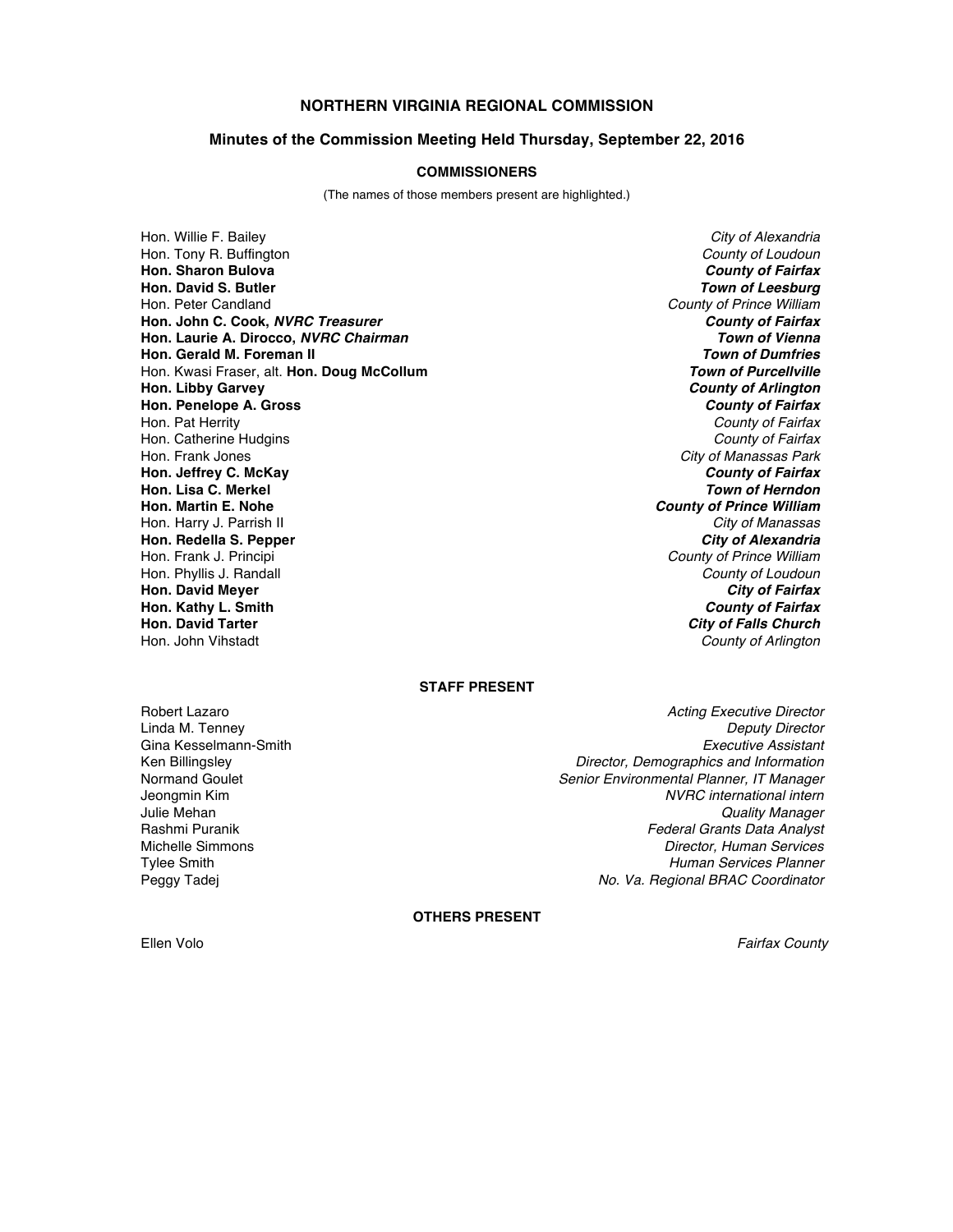Summary Minutes of the Commission September 22, 2016 Page 2

CALL TO ORDER Acting Chairman DiRocco called the meeting to order at 7:40 p.m.

PLEDGE OF ALLEGIANCE The Pledge of Allegiance was recited by all present.

ROLL CALL The roll was called and all members present or absent were noted for the record.

MINUTES Commissioner Gross moved approval of the Commission meeting minutes of July 28, 2016. The motion was seconded by Commissioner Bulova and carried unanimously.

ELECTION OF CHAIRMAN AND VICE **CHAIRMAN** Commissioner Gross made a motion to elect Acting Chairman DiRocco as the Chairman and Commissioner Tarter as the Vice Chairman. The motion was seconded and carried unanimously.

> Hon. Laurie A. DiRocco (Town of Vienna) Chairman Hon. David Tarter **Falls Church** (City of Falls Church) Vice Chairman

EXECUTIVE SESSION Upon a motion made in accordance with Virginia Code No. 2.2, Section 3711 and duly seconded, the Commission decided unanimously to enter into executive session for the purpose of discussing personnel matters.

> Commissioner Gross made a motion to reconvene in public session and certify that only public business matters lawfully exempted from open meeting requirements and only such public business matters as were identified in the motion by which the closed meeting was convened were heard, discussed, or considered in the closed session by the Commission. This motion was seconded by Commissioner Bulova and carried unanimously.

> Chairman DiRocco announced that Mr. Gibb is retiring from NVRC effective September 30, 2016. He has served as the Executive Director for over 28 years and NVRC greatly appreciates all that he has done and wishes him a happy and healthy retirement. Mr. Lazaro will continue to be the Acting Executive Director.

> Commissioner Cook made a motion to open a search for the Executive Director position and have the Executive Committee be in charge of this search. This motion was seconded by Commissioner Bulova and carried unanimously.

> Chairman DiRocco announced that a job description is to follow in the October Commission meeting.

FINANCIAL REPORT Mr. Lazaro referred to the July 2017 financial report print out.

BUDGET REMEDIATION PI AN Mr. Lazaro went through the budget remediation plan print out and elaborated on it.

ACTION ITEMS Commissioner Gross moved approval of the Resolution No. P17-02 By-laws amendment. The motion was seconded by Commissioner Pepper and carried unanimously.

> Commissioner Cook moved approval of the Resolution No. P17-03 Reserve Fund Policy. The motion was seconded by Commissioner Garvey and carried unanimously

> Commissioner Gross moved approval of the Resolution No. P17-04 Holiday Schedule amendment – add December 23, 2016. The motion was seconded by Commissioner Pepper and carried unanimously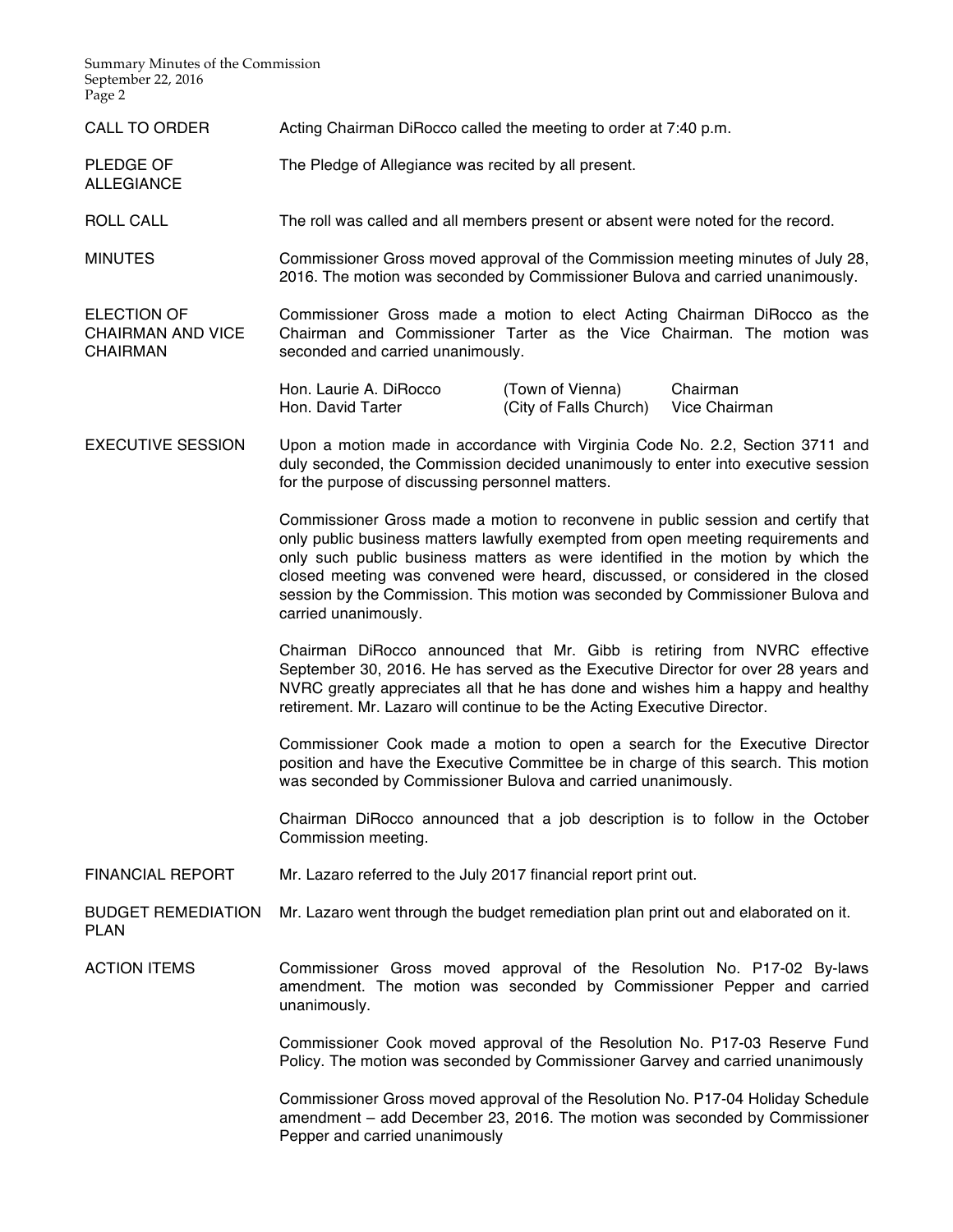Summary Minutes of the Commission September 22, 2016 Page 3 ACTING EXECUTIVE DIRECTOR'S REPORT

Printed copies of the report were distributed and Mr. Lazaro referred to the slides:

- Community/Military Partnership
- Bike and Pedestrian Safety
- Virginia 2017 Open Space Plan
- Community Solar in Virginia
- Solar PV Map for the Region
- NoVA Region Dashboard

Then Mr. Lazaro asked Ms. Simmons (NVRC staff) to report on the upcoming changes of the Ryan White Part A Program. Ms. Simmons went through slides and elaborated on the problem, i.e. the upcoming implementation of fee for service on selected Ryan White services in Metro Washington. The concern is that a less than thoughtful system will emerge in order to meet the advertised March 1, 2017 start date. Other concerns are also:

- Client navigational issues
- Care Quality
- Provider Supply and Viability

Due to these impending changes the Commission is writing a letter to Michael Kharfen, Senior Deputy Director of HAHSTA, DC Department of Health explaining their concern. Congress members will be cc'd.

An update will be provided at the next Commission meeting in October.

CHAIRMAN'S REPORT Chairman DiRocco summarized who is on the Executive Committee:

Chairman DiRocco Commissioner Cook – Treasurer Commissioner Tarter – Vice Chair Commissioner Gross Commissioner Bulova Commissioner Nohe

Chairman DiRocco added that a  $7<sup>th</sup>$  seat is still available and has to be filled by one of the Committee chairs. This will take place in the next few months.

Chairman DiRocco and Commissioner Gross then asked the Commissioners to study the Russ Linden report and its recommendations, as this needs to be driven by Commissioners and not by staff only.

Chairman DiRocco added that Commissioners should also encourage fellow Commissioners to come to the NVRC meetings.

# LEGISLATIVE REPORT Commissioner Cook proposed that since the legislative liaison had to be eliminated from the NVRC budget, the Executive Committee could track changes for now.

Commissioner Bulova proposed that NVRC could take direction from the regional liaisons.

Commissioner McKay emphasized that state funding is a big issue and that NVRC needs to stay focused on this.

**WORKFORCE** COMMITTEE REPORT Commissioner Gross would like to engage the new Commander at the Ft. Myer-Henderson Hall, Col. Duggan, in the workforce activities.